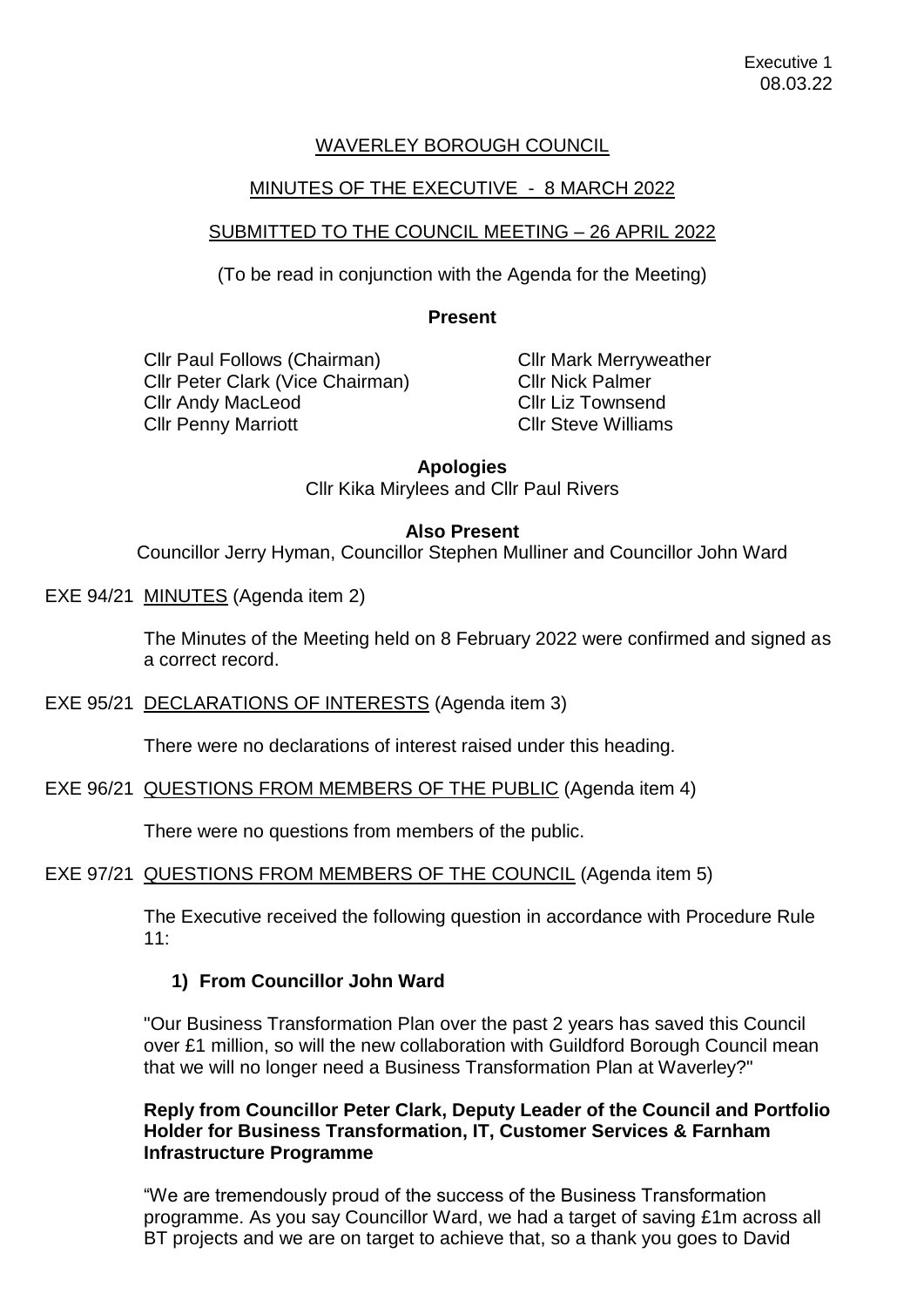Allum, Wendy Cooper and the rest of the BT team. Business Transformation is just one of the measures that the Council is pursuing to address the budget shortfall and protect front line services. Our Medium-Term Financial Plan, approved by Council two weeks ago, sets out the ongoing pressures on our budget including inflation, ongoing covid impact and cuts to government funding, not to mention the increased costs associated with the rise in National Insurance taking effect next month. Even after the forecast savings from the BT programme, the commercial strategy and investment in property, we still have forecast a significant budget deficit. The projected cost savings arising from the collaboration with Guildford will help close this gap, but it still leaves over £2.5m p.a. to find. So, to answer your question, yes we will need to continue with further business transformation activity alongside any anticipated savings that our collaboration with Guildford may bring. The skillsets already shown by Waverley's Business Transformation Team will stand us in good stead as we analyse whether further collaboration savings can be found. I and the rest of the Executive are excited by this challenge and as soon as the Inter-Authority Agreement is finalised and agreed by both Councils, then we can really get started."

## EXE 98/21 LEADER'S AND PORTFOLIO HOLDERS' UPDATES (Agenda item 6)

The Leader and Portfolio Holders gave brief updates on current issues not reported elsewhere on the agenda:

- Leader spoke on the unprovoked and illegal attack on the people of Ukraine and invasion of its territory by the Russian Federation. The Mayor would be reading a message of solidarity at the forthcoming Council meeting and the Leader wished to offer solidarity on behalf the Executive. He urged the Government to urgently review the visa status of those fleeing Ukraine and highlighted the links on the Council's website to useful resources for residents who wished to donate and offer help.
- Councillor Clark echoed the comments made by the Leader in respect of the conflict in Ukraine and updated on the Farnham Infrastructure Programme. The five members of the Farnham Board who were Farnham Councillors had been meeting with the Surrey FIP team to provide them with local feedback. The Surrey project team and their consultants had shared their proposals for improving the town centre infrastructure which would reduce traffic and attract people into the town centre. The next meeting would take place on 25 March and would be available to livestream.
- Councillor MacLeod echoed the comments made in respect of Ukraine and welcomed the response by the public. Officers were currently reviewing the planning enforcement action plan which would come to the Executive for consideration in due course and a wider review of enforcement across the whole Council was also taking place. Brightwells was still on course to open later in the year and the work on connecting Sainsbury's car park to the scheme had begun and this would take approximately three months to complete. Complaints had been received regarding noise and officers were investigating whether the developers were complying with their agreed hours of operation.
- Councillor Merryweather echoed the comments made in respect of Ukraine.
- Councillor Palmer echoed the comments made in respect of Ukraine and stressed that the Council was ready to help refugees and urged the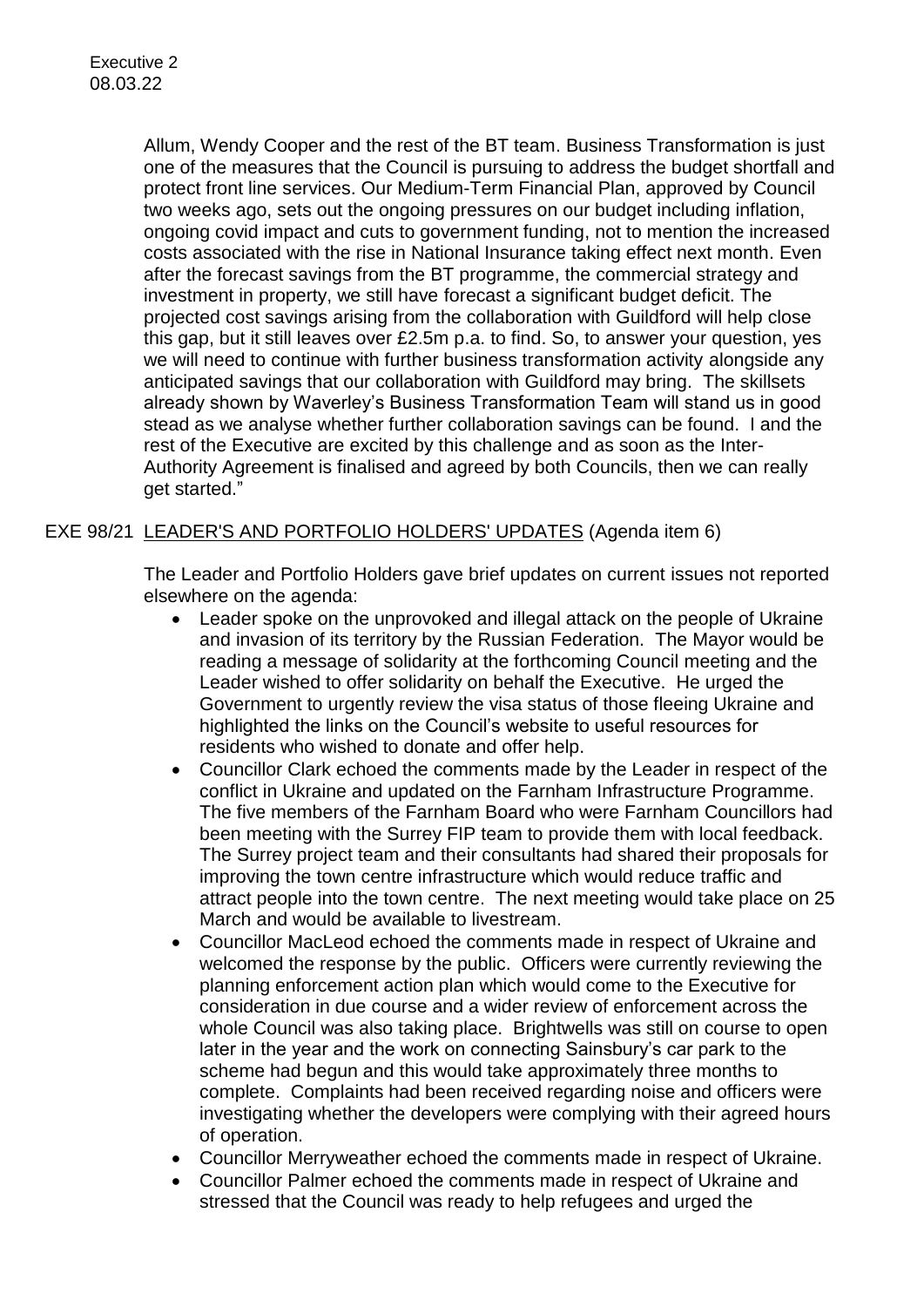Government respond to the overwhelming public feeling that the UK should help.

- Councillor Penny Marriott spoke about International Women's Day in the context of the conflict of Ukraine. The Council's revised policy objectives were starting their decision making journey and would come to the Council for approval.
- Councillor Liz Townsend echoed the comments made in respect of Ukraine, offering sympathy for their plight and spoke of the importance of protecting democracy and challenging leaders who seek to erode people's freedoms. The planning team had reduced the backlog to three cases and she thanked the officers for their work. As of 1 April 2021, there were 5309 dwellings in the Borough with planning permission. Of those, 2912 were on sites where the development had not yet started. The Council was bound by the housing targets set for it by the Government and it was felt that the National Planning Policy Framework was not fit for purpose. The system imposed on the Council was tilted in the favour of developers and urged people to direct their criticism to the national policy makers rather than the administrators of the policy.
- Councillor Williams echoed the comments on Ukraine and urged the Government to overcome the barriers which would enable Waverley to welcome refugees. He updated on the recruitment for a sustainability team officer. Work was continuing to expand the network of electric vehicle charging points. Officers were working with the Council's refuse contractor on decarbonising its fleet of refuse vehicles. The Executive had met with the Director of Environment at Surrey County Council and Guildford Borough Council Executive on how to work together towards net zero carbon and a motion would be brought to Council in April to ask the Council to write to the Secretary of State for Levelling Up to ask the Government to provide funding for the Council's trajectory to carbon neutrality.
- The Leader thanked the Executive for their contributions and welcomed students from University of Creative Arts who were filming a documentary on local government.

# **PART I - RECOMMENDATIONS TO COUNCIL**

There are no items under this heading.

# **PART II - MATTERS OF REPORT**

The background papers relating to the following items are as specified in the reports included in the original agenda papers.

## EXE 99/21 FAIRGROUND CAR PARK DEVELOPMENT PROJECT (Agenda item 7)

Councillor Merryweather presented the report which set out a proposal to progress due diligence in respect of the Fairground Car Park site in Haslemere to enable its redevelopment. He echoed the comments made by Councillor Townsend in respect of the constraints placed on the Council by the Government and welcomed the opportunity to develop Council owned land.

Councillor Mulliner echoed the comments made in respect of Ukraine and the need to protect freedoms. He spoke on the report and highlighted the low number of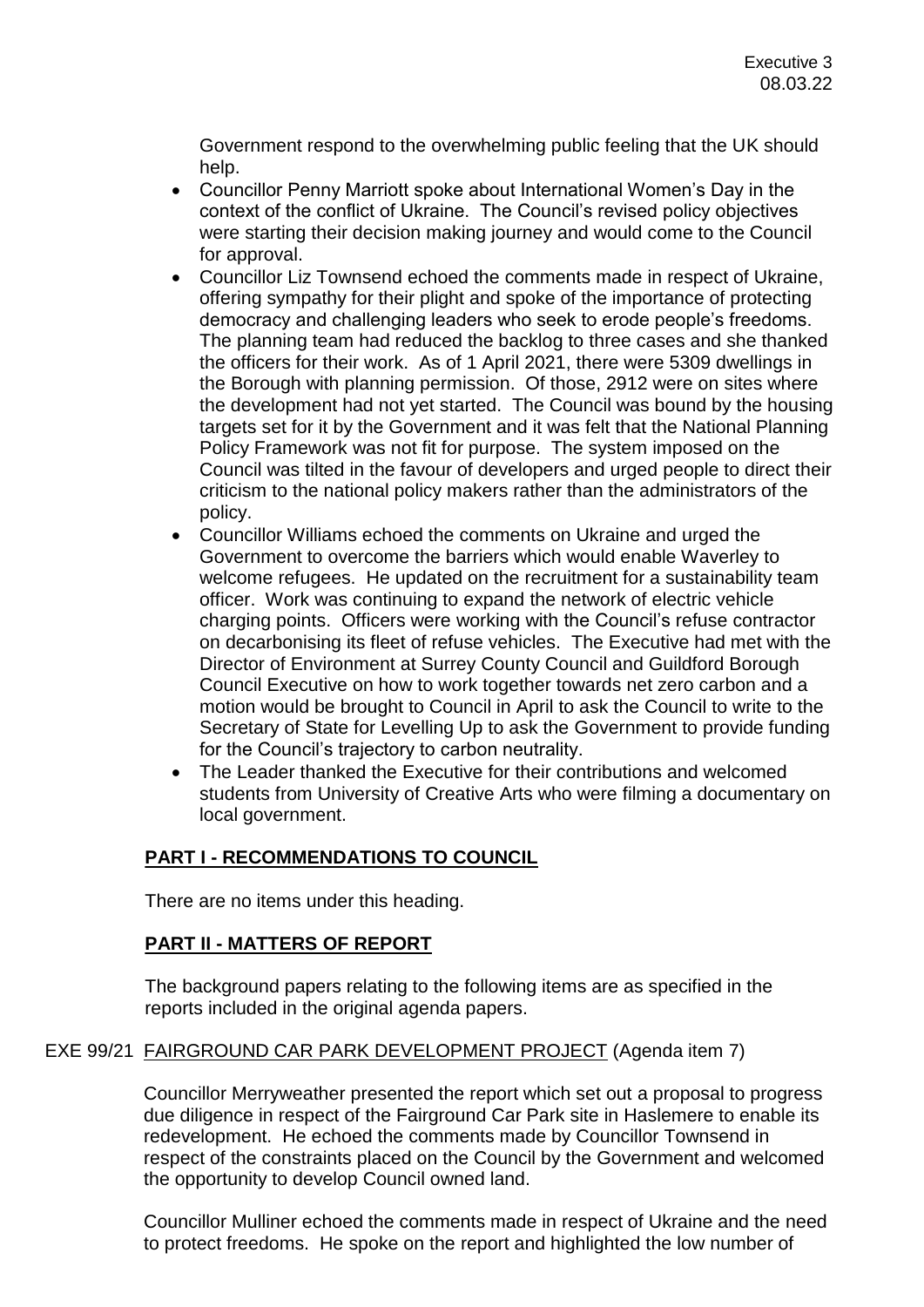dwellings proposed for this site. The density of the surrounding sites indicated that the site should have a higher density and this should be investigated to maximise the use for housing.

Councillor Hyman echoed the comments made in respect of Ukraine and the need to protect democracy. He spoke on the report and asked the Executive to instruct officers to provide bird numbers and mitigation against environmental loss.

Councillor Merryweather responded that due diligence would consider density, provision of car parking and the needs of the local residents.

The Leader welcomed the report and although some of the comments were not relevant to the consideration of the report, agreed to respond to Councillor Hyman outside the meeting.

## **RESOLVED that a budget of up to £50,000 be approved to be met from the Property Investment Reserve to progress due diligence, including title reports, contamination assessment and external professional assistance with tender specification and evaluation.**

Reason: The Fairground Wey Hill site has been identified as an opportunity for development of a council owned asset under the Asset Investment Strategy, in support of the corporate priorities. The site is currently a free unmade car park in the centre of Haslemere and is used by local shoppers and commuters. The draft local Plan part 2 (LPP2) designates the site as brownfield, to yield at least 20 dwellings, as a mixed-use development and identifies the need to retain parking spaces where possible.

Initial consultation was done in September 2021 with a site visit attended by Ward Members, officers and supported by HLM Architects. Progression of the development plans for the site will include further consultation with Haslemere Town Council and the Haslemere Hub to ensure it is appropriately accommodated within the development plans.

An Option appraisal has been undertaken to assess the wider development potential of the site and specifically, the viability of a mixed used development scheme. This has demonstrated that a scheme is achievable, including at least the required LPP2 20 dwelling and retained car parking capacity. A Project Initiation Document (PID) for the project has been drawn up to provide a governance framework to progress the project.

The next stage of the project is to develop a tender specification incorporating the LPP2 and asset investment compliant criteria to seek bids from interested parties to acquire a long lease of the commercial, provide site development and delivery proposals (i.e. a development partner). The evaluation of the tender process will inform the optimal scheme for the site and will determine the funding strategy.

The outcome of the tender process will be brought back to Executive to agree the next steps as appropriate.

EXE 100/21EXCLUSION OF PRESS AND PUBLIC (Agenda item 8)